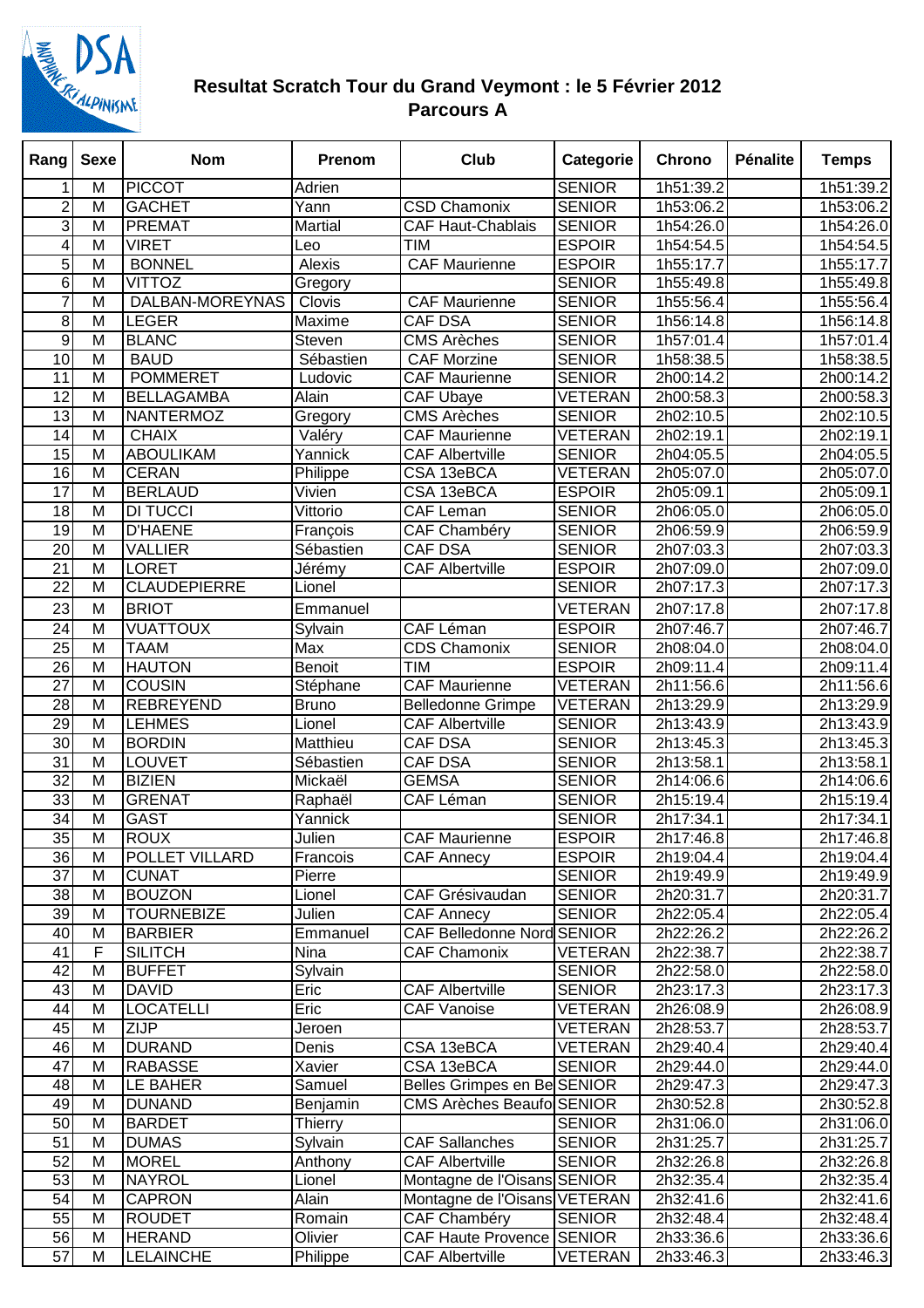| 58               | F              | <b>FABRE</b>                    | Valentine                 | CAF Causses etCéve SENIOR            |                                | 2h33:55.3              |         | 2h33:55.3              |
|------------------|----------------|---------------------------------|---------------------------|--------------------------------------|--------------------------------|------------------------|---------|------------------------|
| 59               | F              | <b>MARTIN</b>                   | Gaëlle                    | <b>CAF Albertville</b>               | <b>SENIOR</b>                  | 2h33:56.3              |         | 2h33:56.3              |
| 60               | M              | <b>LAMARQUE</b>                 | Christian                 | CAF Faverges                         | <b>VETERAN</b>                 | 2h34:32.1              |         | 2h34:32.1              |
| 61               | M              | <b>SIGALAS</b>                  | Olivier                   |                                      | <b>VETERAN</b>                 | 2h34:50.9              |         | 2h34:50.9              |
| 62               | M              | <b>ROUSSET</b>                  | Guillaume                 | Montagne de l'Oisans VETERAN         |                                | 2h35:21.2              |         | 2h35:21.2              |
| 63               | M              | <b>MERRANT</b>                  | Jean-Yves                 | <b>CAF Vanoise Tarental VETERAN</b>  |                                | 2h36:08.3              |         | 2h36:08.3              |
| 64               | M              | <b>DOMERCQ</b>                  | Arturo                    | Des Sports Chamonix SENIOR           |                                | 2h37:35.7              |         | 2h37:35.7              |
| 65               | M              | <b>VIOUD</b>                    | Jerome                    | CAF Belledonne Nord VETERAN          |                                | 2h38:49.5              |         | 2h38:49.5              |
| 66               | M              | <b>GOYER</b>                    | Julien                    | CAF DSA                              | <b>SENIOR</b>                  | 2h39:48.3              |         | 2h39:48.3              |
| 67               | M              | <b>LOUBET</b>                   | Rémi                      | CAF Chambéry                         | <b>SENIOR</b>                  | 2h40:10.6              |         | 2h40:10.6              |
| 68               | M              | <b>LESBROS</b>                  | Olivier                   | CAF DSA                              | <b>SENIOR</b>                  | 2h41:38.1              |         | 2h41:38.1              |
| 69               | M              | <b>BIANCHIN</b>                 | David                     | <b>CMS Arèches</b>                   | <b>SENIOR</b>                  | 2h41:38.6              |         | 2h41:38.6              |
| $\overline{70}$  | F              | <b>MOTTIER</b>                  | Julie                     | <b>CAF Aravis</b>                    | <b>SENIOR</b>                  | 2h41:47.5              |         | 2h41:47.5              |
| 71               | M              | <b>FERVENTN</b>                 | Stéphane                  | <b>CAF Faverge</b>                   | <b>VETERAN</b>                 | 2h42:58.9              |         | 2h42:58.9              |
| $\overline{72}$  | $\overline{M}$ | <b>BONFORT</b>                  | Olivier                   | <b>Team Ecrin Huites Alg VETERAN</b> |                                | 2h44:33.1              |         | 2h44:33.1              |
| $\overline{73}$  | M              | <b>LOHR</b>                     | Gabriel                   | <b>CAF Albertville</b>               | <b>SENIOR</b>                  | 2h44:55.2              |         | 2h44:55.2              |
| 74               | M              | <b>MAZAN</b>                    | Vincent                   | CAF Nice Mercantour SENIOR           |                                | 2h47:04.6              |         | 2h47:04.6              |
| $\overline{75}$  | M              | <b>AUBONNET</b>                 | Christophe                | <b>CAF Annecy</b>                    | <b>VETERAN</b>                 | 2h47:05.6              | $+2:00$ | 2h49:05.6              |
| 76               | M              | <b>RICHIER</b>                  | Lilian                    | <b>CMS Arèches</b>                   | <b>VETERAN</b>                 | 2h49:50.9              |         | 2h49:50.9              |
| 77               | M              | <b>GIORDANO</b>                 | Olivier                   | CAF Nice Mercantour SENIOR           |                                | 2h48:22.9              | $+2:00$ | 2h50:22.9              |
| $\overline{78}$  | $\overline{M}$ | <b>RIBES</b>                    | Severino                  | <b>CAF Albertville</b>               | <b>VETERAN</b>                 | 2h51:32.5              |         | 2h51:32.5              |
| 79               | M              | <b>TALOUD</b>                   | Pierre Yves               | <b>TIM</b>                           | <b>SENIOR</b>                  | 2h51:43.2              |         | 2h51:43.2              |
| 80               | M              | <b>DOUMEN</b>                   | David                     | CSA 13eBCA                           | <b>VETERAN</b>                 | 2h52:51.8              |         | 2h52:51.8              |
| 81               | M              | <b>BERNARD</b>                  | Cyril                     | CSA 13eBCA                           | <b>SENIOR</b>                  | 2h55:22.7              |         | 2h55:22.7              |
| $\overline{82}$  | F              | <b>AZNAVOUR</b>                 | Aude                      | CAF Isère                            | <b>SENIOR</b>                  | 2h55:37.7              |         | 2h55:37.7              |
| 83               | M              | <b>MARCHAND</b>                 | Pascal                    | CAF Nice Mercantour VETERAN          |                                | 2h57:03.4              |         | 2h57:03.4              |
| $\overline{84}$  | M              | <b>SIMON</b>                    | Alexandre                 |                                      | <b>SENIOR</b>                  | 2h57:52.6              |         | 2h57:52.6              |
| 85               | M              | <b>GOBBO</b>                    | Damien                    | CAF Vallee de la GresSENIOR          |                                | 2h59:28.2              |         | 2h59:28.2              |
| 86               | M              | <b>PRYSIANUK</b>                | Kevin                     | <b>CAF Chambéry</b>                  | <b>ESPOIR</b>                  | 2h58:31.4              | $+2:00$ | 3h00:31.4              |
| $\overline{87}$  | M<br>F         | <b>TRAUB</b>                    | Arthur                    | CAF Chambéry<br>CAF DSA              | <b>SENIOR</b>                  | 3h01:07.8              |         | 3h01:07.8              |
| 88<br>89         | M              | <b>BORDIN</b><br><b>LAURENT</b> | Caroline                  | CAF Lons le Saunier                  | <b>SENIOR</b><br><b>SENIOR</b> | 3h01:09.5<br>3h02:46.4 |         | 3h01:09.5              |
| $\overline{90}$  | M              | <b>BERNARD</b>                  | Cyril<br>Nicolas          | TIM                                  | <b>SENIOR</b>                  | 3h02:55.0              |         | 3h02:46.4<br>3h02:55.0 |
| 91               | M              | <b>BESSE</b>                    | Florent                   |                                      | <b>SENIOR</b>                  | 3h05:03.9              |         | 3h05:03.9              |
| 92               | M              | <b>BOUCHER</b>                  | Frederic                  |                                      | <b>VETERAN</b>                 | 3h07:24.8              |         | 3h07:24.8              |
| $\overline{93}$  | F              | <b>MORAND</b>                   | Sabine                    | <b>CAF Albertville</b>               | <b>SENIOR</b>                  | 3h08:45.6              |         | 3h08:45.6              |
| 94               | F              | PEGOUD                          | Carole                    | <b>CAF Sallanches</b>                | <b>SENIOR</b>                  | 3h09:19.2              |         | 3h09:19.2              |
| 95               | M              | <b>BARTH</b>                    | Johannes                  |                                      | <b>SENIOR</b>                  | 3h04:33.8              | $+5:00$ | 3h09:33.8              |
| 96               | M              | <b>MULLER</b>                   | Aurélien                  | <b>CAF Albertville</b>               | <b>SENIOR</b>                  | 3h10:10.8              |         | 3h10:10.8              |
| 97               | M              | <b>DAUGER</b>                   | Philippe                  |                                      | <b>VETERAN</b>                 | 3h11:22.6              |         | 3h11:22.6              |
| $\overline{98}$  | M              | <b>PINOT</b>                    | Andre                     | CSA 93e RAM                          | <b>SENIOR</b>                  | 3h14:05.2              |         | 3h14:05.2              |
| 99               | F              | <b>HUGOT</b>                    | Elsa                      | <b>CAF Chambéry</b>                  | <b>ESPOIR</b>                  | 3h15:35.2              |         | 3h15:35.2              |
| 100              | F              | <b>HAGUET</b>                   | Julie                     | CAF DSA                              | <b>SENIOR</b>                  | 3h16:16.6              |         | 3h16:16.6              |
| 101              | M              | <b>DELETOMBE</b>                | Philippe                  | CAF Chambéry                         | <b>VETERAN</b>                 | 3h26:33.2              |         | 3h26:33.2              |
| 102              | M              | <b>BLOEM</b>                    | Xavier                    |                                      | <b>VETERAN</b>                 | 3h26:30.8              |         | 3h26:30.8              |
| 103              | M              | <b>BERTUCCELI</b>               | Patrick                   | <b>CAF Marseille Proven VETERAN</b>  |                                | 3h34:09.8              |         | 3h34:09.8              |
| 104              | F              | <b>YVROUD</b>                   | Bérengère                 | <b>CAF Chambéry</b>                  | <b>SENIOR</b>                  | 3h34:25.8              |         | 3h34:25.8              |
| 105              | M              | <b>GERY</b>                     | Mathias                   | <b>CAF St Etienne</b>                | <b>SENIOR</b>                  | 3h35:22.3              |         | 3h35:22.3              |
| 106              | F              | <b>BALAVOINE</b>                | Claire                    | <b>CAF Haut-Chablais</b>             | <b>SENIOR</b>                  | 3h38:16.9              |         | 3h38:16.9              |
| 107              | F              | <b>BARTNICKI</b>                | Mireille                  | <b>CAF Albertville</b>               | <b>VETERAN</b>                 | 3h45:53.1              |         | 3h45:53.1              |
| 108              | M              | <b>COLLOMB</b>                  | Alain                     | CAF DSA                              | <b>VETERAN</b>                 | 3h46:33.3              |         | 3h46:33.3              |
| 109              | M              | <b>THOLLARD</b>                 | Franck                    | CAF DSA                              | <b>VETERAN</b>                 | 3h49:16.4              |         | 3h49:16.4              |
| 110              | M              | <b>GOEDERT</b>                  | Emmanuel                  | Ski Club Avignon                     | <b>VETERAN</b>                 | 3h49:50.4              |         | 3h49:50.4              |
| 111              | F              | <b>POYSAT</b>                   | Sophie                    | Montagne de l'Oisans SENIOR          |                                | 3h51:55.3              |         | 3h51:55.3              |
| $\overline{112}$ | M              | <b>ROLLAND</b>                  | Patrick                   | <b>CAF Montélimar</b>                | <b>VETERAN</b>                 | 3h56:34.1              |         | 3h56:34.1              |
| 113              | F              | <b>DUHAMEL</b>                  | Anne-Sophie               | CSA 93e RAM                          | <b>SENIOR</b>                  | 4h00:12.6              |         | 4h00:12.6              |
| 114              | M              | <b>AVENTURIER</b>               | Christophe                | <b>CAF La Mure</b>                   | <b>VETERAN</b>                 | 4h04:35.4              |         | 4h04:35.4              |
| 115              | M              | <b>ROELANDT</b>                 | Hubert                    |                                      | <b>VETERAN</b>                 | 4h07:05.3              |         | 4h07:05.3              |
| 116              | M              | <b>LEMERLE</b>                  | Pierre                    | Montagne de l'Oisans VETERAN         |                                | 4h11:59.4              |         | 4h11:59.4              |
| 117              | M              | <b>OUDET</b>                    | Benjamin                  |                                      | <b>SENIOR</b>                  | 4h27:39.1              |         | 4h27:39.1              |
| $118$ M          |                | <b>BARBANCON</b>                | Laurent                   | <b>CAF Montélimar</b>                | VETERAN                        | 5h51:00.0              |         | 5h51:00.0              |
| 119 <sub>M</sub> |                | <b>WANDELS</b>                  | Noel                      |                                      | <b>SENIOR</b>                  | 5h53:00.0              |         | 5h53:00.0              |
|                  | M              | <b>ROUQUAIROL</b>               | Jonathan                  | <b>CAF DSA</b>                       | <b>SENIOR</b>                  | Abd                    |         | Abd                    |
|                  | M              | <b>PREMAT</b>                   | Jean François CAF Morzine |                                      | <b>SENIOR</b>                  | Abd                    |         | Abd                    |
|                  | M              | <b>FAVRE</b>                    | Adelin                    | <b>CAF Mont Giffre</b>               | <b>ESPOIR</b>                  | Abd                    |         | Abd                    |